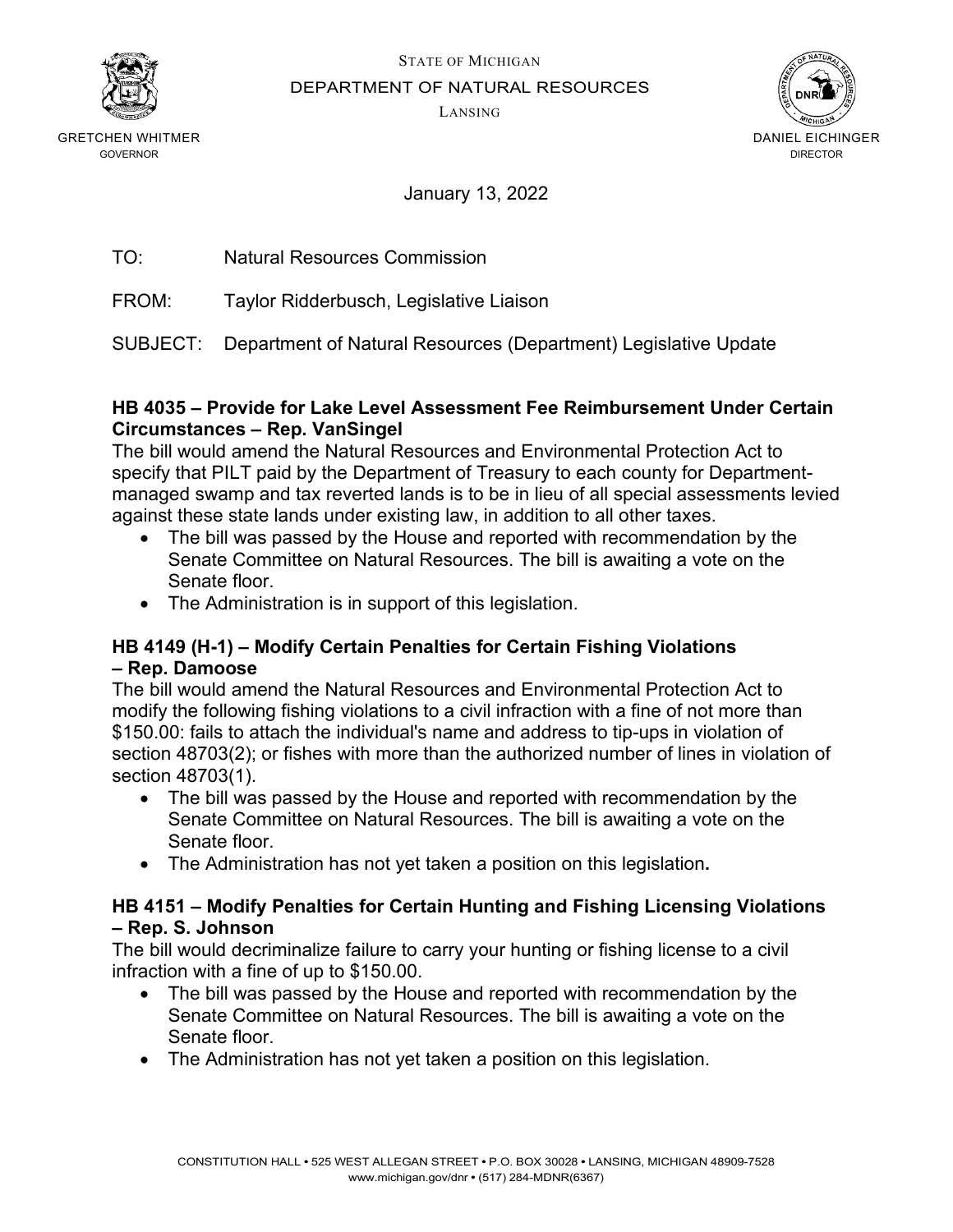## **HB 4152 (S-2) – Modify Penalties for Violations of Certain Hunting Provisions – Rep. Howell**

The bill would decriminalize the following hunting and fishing provisions from a misdemeanor to a civil infraction with a fine up to \$150.00: failure to attach individual's name, driver license number, or sportcard number to a ground blind; failure to attach individual's name, driver license number, or sportcard number to a tree stand, scaffold, or raised platform; supplemental feeding of deer; failure to attach individual's name, driver license number, or sportcard number to an ice shack or shanty; first offense for fishing without a license; first offense for possession of a weapon without a hunting license in area frequented by wild animals; first offense for noise level violations of marine safety; first offense for improper attachment of registration number and decal to a snowmobile; and first offense for failure to notify the Secretary of State for a snowmobile being sold, destroyed or having a change of address.

- The bill was passed by the House and reported with recommendation as amended by the Senate Committee on Natural Resources. The bill is awaiting a vote on the Senate floor.
- The Administration has not yet taken a position on this legislation.

## **HB 4242 – Allow Export of Live Minnows, Wigglers or Crayfish as Bait – Rep. Alexander**

This bill would allow for the export of live minnow, wigglers, or crayfish as bait.

- The bill was passed by the House and the Senate Committee on Natural Resources has held a hearing on the legislation.
- The Administration is neutral on this legislation.

## **HB 4363 (H-1) – Modify Time Periods for Certain DNR Land Transactions – Rep. Howell**

The bill would extend the time-period for the DNR to approve or deny an application for a proposed exchange of state land and for a proposed sale of surplus land, from 180 days to 210 days. The bill would also require the DNR to provide public notice at least 30 days before making a decision to dispose of, lease, or develop certain public land of more than 80 acres in size.

- The bill was passed by the House and reported with recommendation by the Senate Committee on Natural Resources. The bill is awaiting a vote on the Senate floor.
- The Administration is in support of this legislation.